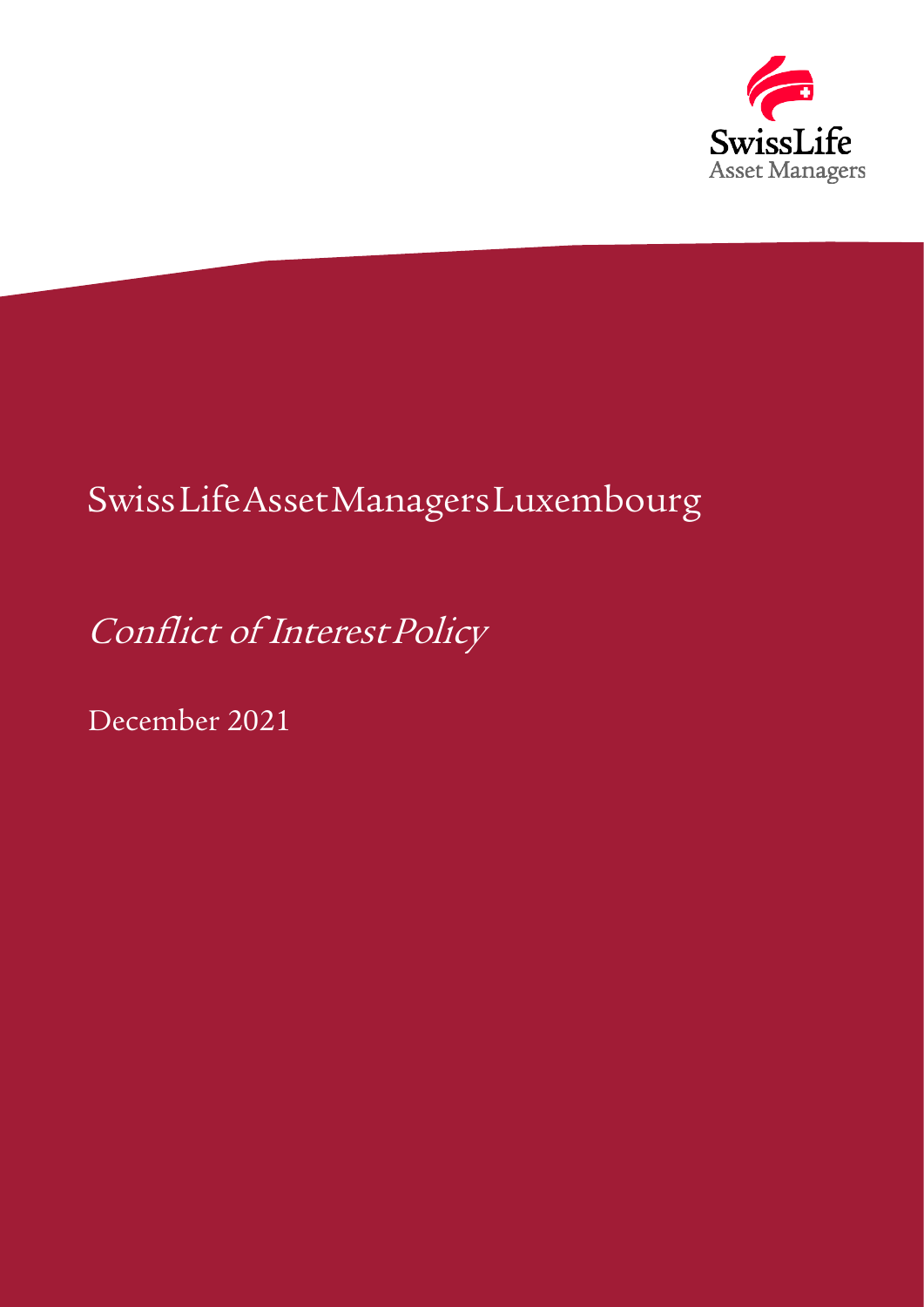## Content

| Conflict of Interest Policy                                                    | 3 |
|--------------------------------------------------------------------------------|---|
| 1. Purpose                                                                     | 3 |
| 2. Legal and regulatory background                                             | 3 |
| 2.1 Undertaking for Collective Investments in Transferable Securities          | 3 |
| 2.2 Alternative Investment Funds                                               |   |
| <b>3.</b> Conflicts of Interest                                                | 4 |
| 4. Managing Conflicts of Interest                                              | 6 |
| 4.1 Handling Conflicts of Interest                                             | 6 |
| 4.2 Conflict of Interest Register                                              | 6 |
| 4.3Disclosure of Conflicts of Interest to investors                            | 7 |
| 4.4 Conflicts of Interest in the case of outsourced activities                 | 7 |
| 5. Identification and management of Conflicts of Interest on an on-going basis | 7 |
| 5.1 Escalation to the Compliance function                                      | 7 |
| 5.2 Escalation to the Senior Management                                        | 7 |
| <b>5.3</b> Escalation to the Board                                             | 7 |
| <b>6.</b> Review of the Policy                                                 | 8 |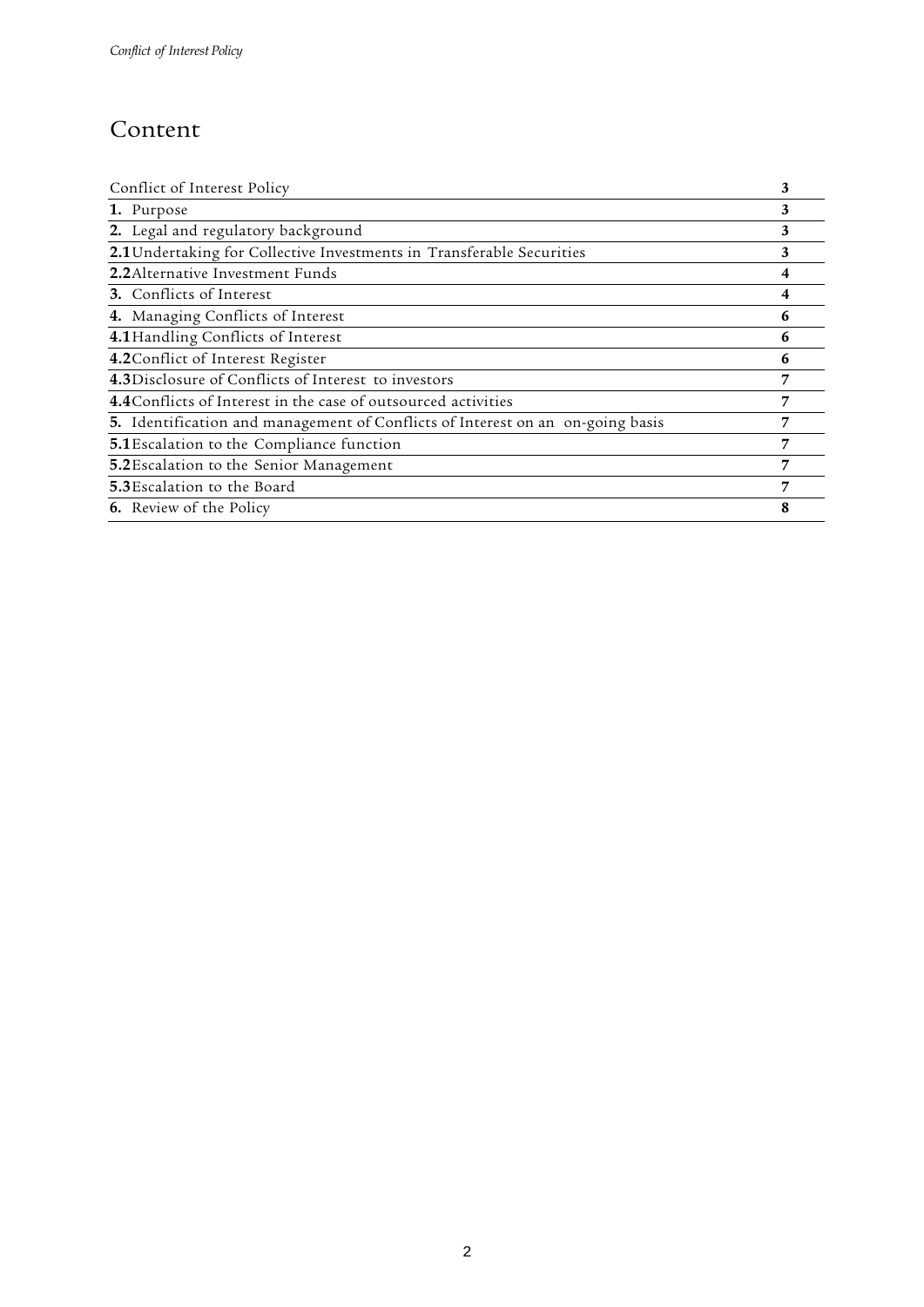# <span id="page-2-0"></span>Conflict of Interest Policy

# <span id="page-2-1"></span>1. Purpose

Swiss Life Asset Managers Luxembourg (hereinafter "**SLAM LUX**"), is a management company within the meaning of chapter 15 of the Luxembourg law of 17 December 2010 on undertakings for collective investment, ("ManCo") and an alternative investment fund manager pursuant to chapter 2 of the Luxembourg law of 12 July 2013 on alternative investment fund managers ("AIFM"). SLAM LUX is also authorised for the management of investment portfolios in accordance with mandates given by investors on a discretionary, client-by-client basis as provided for in articles 101(3) of the 2010 Law and 5(4) of the 2013 Law.

As such, SLAM LUX is confronted with potential Conflicts of Interest that could arise in connection with its business activities. However, SLAM LUX will act honestly, fairly and in accordance with the best interests of the managed funds or its clients and will take reasonable organisational measures to avoid, or at least to reduce the risk of Conflicts of Interest to a minimum level.

SLAM LUX is in charge of implementing procedures and measures preventing or managing Conflicts of Interest:

- Identifying specific business areas and activities carried out by or on behalf of SLAM LUX which could give rise to Conflicts of Interest that may lead to a risk of damage to the interests of the managed fund or itsclients;
- Preventing such Conflicts of Interest;
- Managing and solving any Conflicts of Interest, if unavoidable, in the interests of the managed fund or its clients; and
- Monitoring and disclosing any Conflicts of Interest that cannot be adequately managed in the course of SLAM LUX's activities.

The general framework will be provided by this Conflict of Interest Policy (the "**Policy**"). The Policy applies to SLAM LUX, its employees as well as its subsidiaries or branches.

# <span id="page-2-2"></span>2. Legalandregulatorybackground

## <span id="page-2-3"></span>2.1 Undertaking for Collective Investments in Transferable **Securities**

In accordance with the articles 109 (1) b) and 111 d) of the Law of 17 December 2010 concerning Undertaking for Collective Investment in Transferable Securities ("**UCITS**"), a management company shall be structured and organised in such a way as to minimise the risk of UCITS or clients' interests being prejudiced by conflicts of interest.

Any management company shall try to avoid conflicts of interests and, when they cannot be avoided, ensure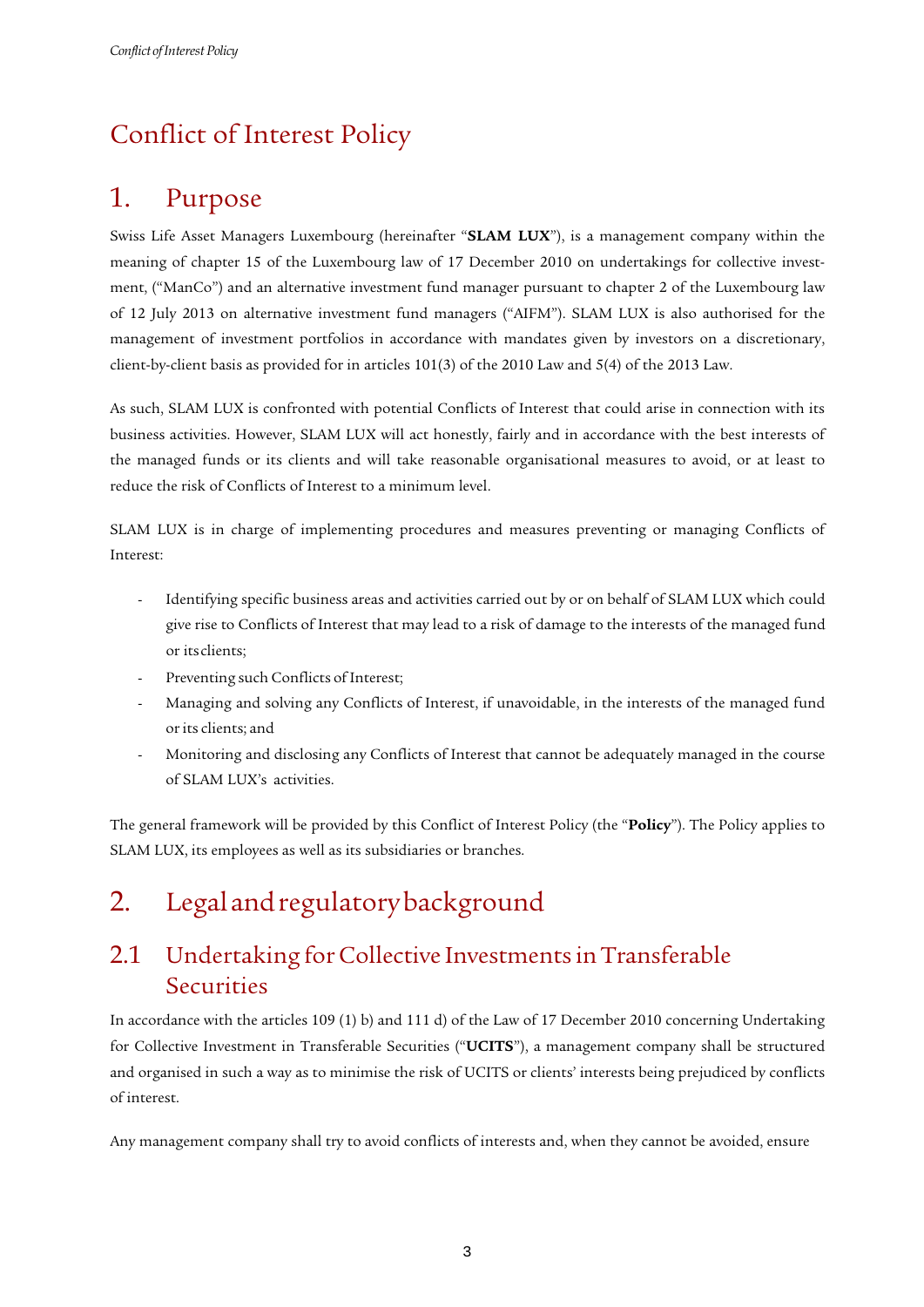that the UCITS it manages are fairly treated. Moreover, the CSSF Regulation 10-4 specifies in its Chapter III, from article 18 to article 23, the measures which management companies are required to take in order to comply with the conflicts of interest safeguards defined in the above articles 109 (1) b) and 111 d). Ultimately, the CSSF Circular 18/698 in its section 5.5.7. provides effective clarifications on the implementation of a conflicts of interest policy.

## <span id="page-3-0"></span>2.2 Alternative Investment Funds

In accordance with the article 13 of the law of 12 July 2013, an AIFM must take all reasonable steps to identify conflicts of interest, including maintaining and applying effective organizational and administrative arrangements. Also for AIFM, the CSSF Circular 18/698 in its section 5.5.7. provides effective clarifications on the implementation of a conflicts of interest policy.

## <span id="page-3-1"></span>3. Conflicts of Interest

SLAM LUX takes all reasonable steps to identify Conflicts of Interest that arise or may arise in the course of providing any services, between:

- SLAM LUX (including its managers, employees or any person directly or indirectly linked to SLAM LUX by way of control), the funds under management and its investors;
- any two of the funds under management and its investors;
- any fund under management and its investors and another client or product/service of SLAM LUX;
- any two investors of a any fund under management;
- between two products/services/clients;
- Group Companies, outsourcing companies, third parties; or
- any of the above entities.

To classify the identified types of Conflicts of Interest, which could affect funds, clients and/or products/services interests, SLAM LUX takes into account, the question of whether SLAM LUX or parties concerned (natural or legal persons with whom SLAM LUX, its managers or employees, if applicable, have contractual, economic or interpersonal relationships):

- are susceptible to realizing financial gain or avoid a financial loss at the expense of funds or their investors;
- have an interest in the result of a service provided to a funds or its investor or product/service, which is different from the interest of the fund or its investor;
- are incited to favour the interests of one investor, fund or product/service over those of another investor,fundorproduct/service;
- exercise the same professional activity as the investor or product/service;
- receive from someone other than the investor, fund or product/service, an inducement connected to the service provided to the investor, fund or product/service, whether it be money, goods or services, other than the commission or expenses normally charged for this service.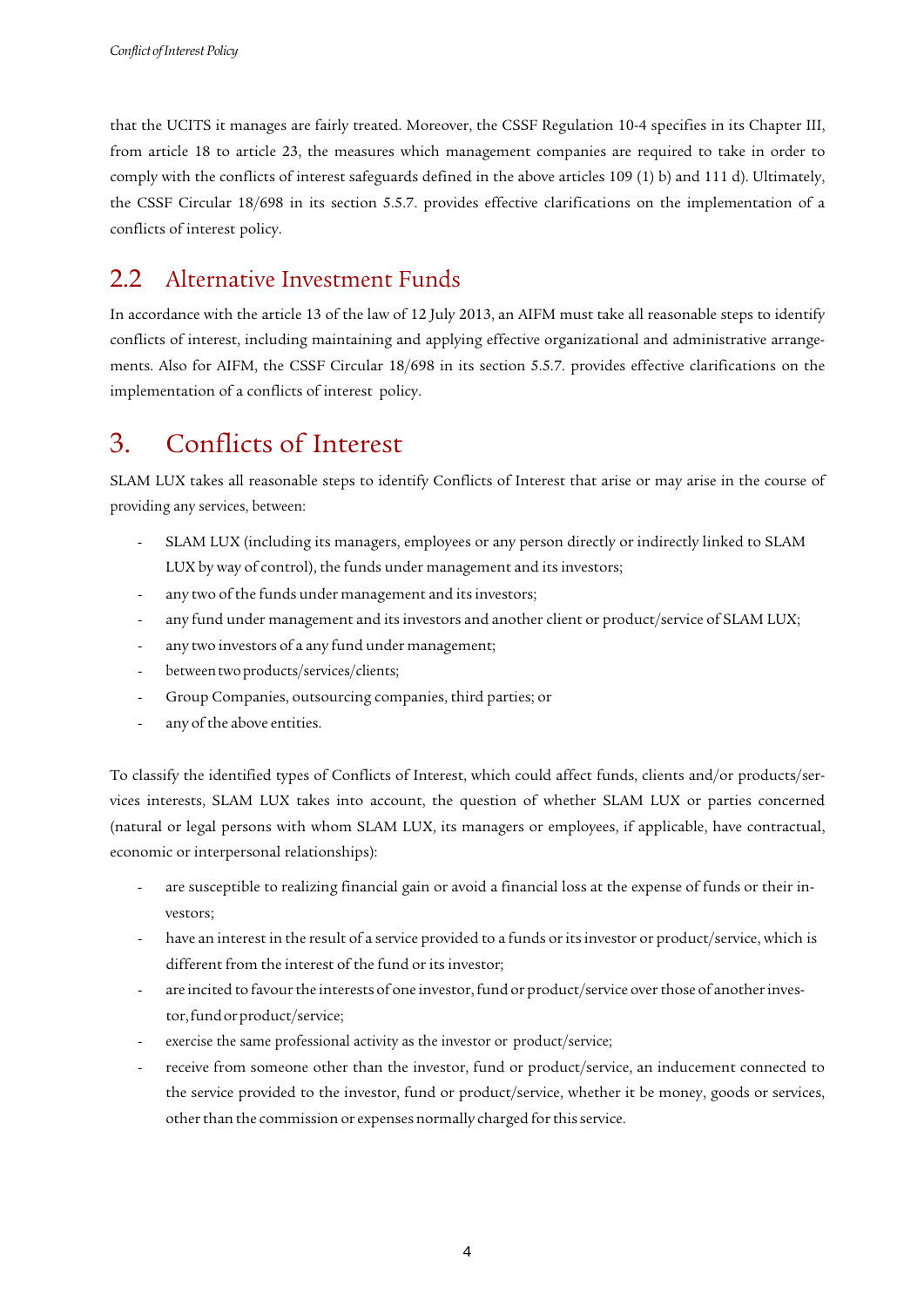It is the responsibility of all employees to familiarize themselves with this Policy and to report Conflicts of Interest to their line manager who will in turn report them to SLAM LUX Compliance function.

Identified and reported Conflicts of Interest are evaluated by the Compliance function of SLAM LUX by means of a Conflict of Interest Assessment. Once they are classified as proved Conflicts of Interest they are included in a Conflicts of Interest Register (the "**Register**"; see also section 4.2). Potential Conflicts of Interest arising and arrangements for controlling and mitigating them are included in the Register.

Potential Conflicts of Interest may arise in various situations and in several instances that are linked to the business activities of SLAM LUX. The following non-exhaustive list shows examples of potential fields and situation that may lead to Conflicts of Interest:

- Personal transactions of employees
- Remuneration and incentive systems
- Gift or inducements to employees
- Execution of voting rights and corporate actions
- Use of non-public or insider information
- Dual or multiple mandates
- Delegation of functions or selection of service providers
- Independence and separation of functions
- Personal relationships
- Inappropriate order or asset allocation between funds
- Intragroup investment or investments in related products
- Inappropriate commitment calls

SLAM LUX shall at all times comply with all of the following requirements regarding the depositary of its managed funds:

- No person may at the same time be both a member of the management body of SLAM LUX or of any of its managed funds and a member of the management body of any depositary;
- No person may at the same time be both a member of the management body of SLAM LUX or any of its managed funds and an employee of any depositary;
- No person may at the same time be both a member of the management body of any depositary and an employee of SLAM LUX.

In addition, in case applicable, the following two criteria shall be complied with:

where the management body of the management company is not in charge of the supervisory functions within the company, no more than one third of the members of its body in charge of the supervisory functions shall consist of members who are at the same time members of the management body, the body in charge of the supervisory functions or employees of the depositary

where the management body of the depositary is not in charge of the supervisory functions within the depositary, no more than one third of the members of its body in charge of the supervisory functions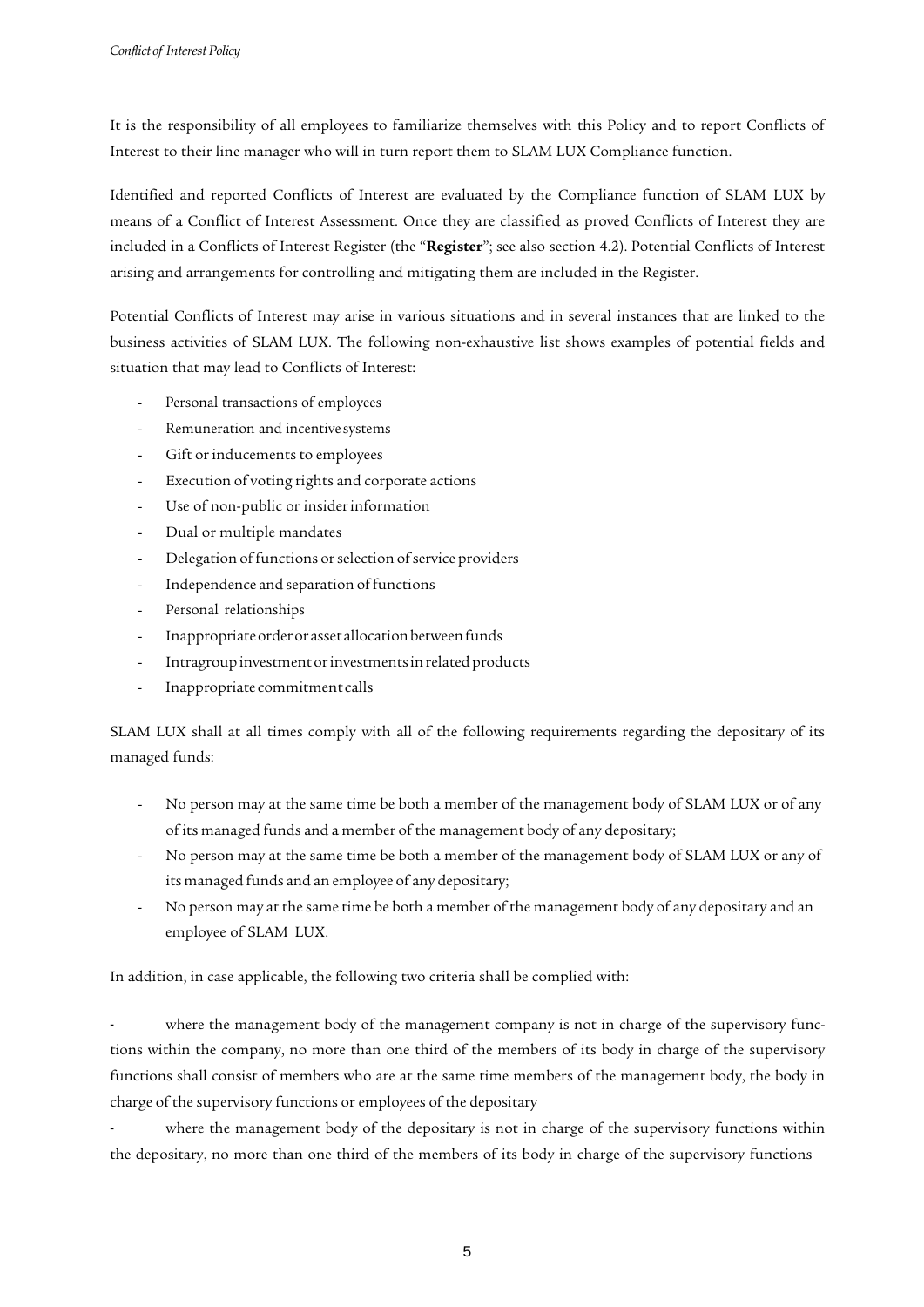shall consist of members who are at the same time members of the management body of the management company, or the body in charge of the supervisory functions of the management company or employees of the management company.

# <span id="page-5-0"></span>4. Managing Conflicts of Interest

## <span id="page-5-1"></span>4.1 Handling Conflicts of Interest

As SLAM LUX is part of Swiss Life Group, the handling of Conflicts of Interest within SLAM LUX is organized on a two tier approach: At Swiss Life Group Level, where SLAM LUX is entirely embedded in the relevant directive framework and at SLAM LUX level, considering the intrinsic business and local requirements.

Swiss Life Group has implemented an organization, procedures and controls to avoid Conflicts of Interest, which are also applicable to SLAM LUX. Swiss Life Group has defined procedures to identify and manage Conflicts of Interest, notably organizational and administrative provisions designed to protect client interests:

- the segregation of the operating environment, tasks and responsibilities incompatible with each other or which may potentially general Conflicts of Interest;
- an employee remuneration policy excluding any payments in kind which could compromise the independence of the management;
- a monitoring procedure for staff transactions;
- a monitoring procedure for staff giving and/or receiving gifts or inducements;
- a monitoring procedure for staff mandates / occupations outside of Swiss Life
- the separation of functions and the exchange of information between persons engaged in functions which involve a risk of Conflict of Interest;
- procedures and controls governing the selection and monitoring ofintermediaries and service providers.

The organization and procedures are reviewed and updated whenever deemed necessary or whenever material changes occur. All employees of SLAM LUX ("**Employees**") are included in an information program regarding the above mentioned guidelines.

Additionally, SLAM LUX implements various measures to manage Conflicts of Interest at SLAM LUX level. These measures are reflected in

- the organizational and administrative set-up of SLAM LUX
- ongoing processes(monitoring, controlling,reporting and disclosure)

Furthermore, the Policy is to be supported by conduct of business rules, various policies and procedures, which have been established by the Board of Directors of SLAM LUX (hereinafter the "**Board**").

## <span id="page-5-2"></span>4.2 Conflict of Interest Register

SLAM LUX maintains and updates regularly a Conflict of Interest Register (the "**Register**"). Within this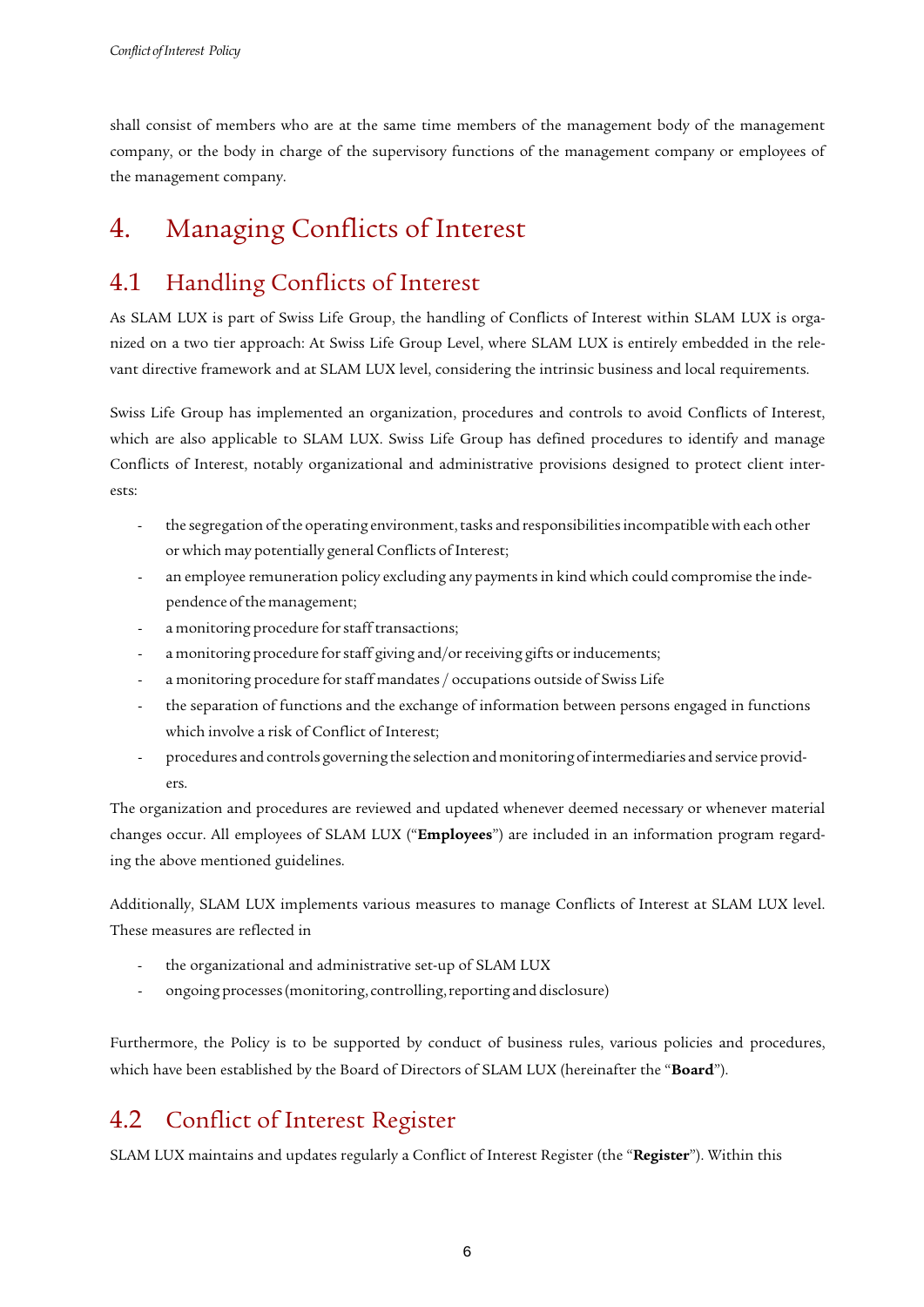Register, all known potential and proved Conflicts of Interests will be recorded. The register lists the type and the nature of the Conflict of Interest, a description of the Conflicts of Interest, the entities concerned and the means to limit or suppress the identified risk. The Compliance function of SLAM LUX reports regularly to the Board of Directors and the Senior Management of SLAM LUX (hereinafter the "**Senior Management**") on the Register.

#### <span id="page-6-0"></span>4.3 Disclosure of Conflicts of Interest to investors

In situations where Conflicts of Interest cannot be avoided, the Senior Management shall take any necessary decision to ensure that in any case SLAM LUX acts in the best interests of the managed funds/products/services and of their investors.

Where organizational arrangements are insufficient to prevent damage from investors, SLAM LUX clearly discloses the general sources of Conflict of Interest to the Investors via the prospectus of the respective AIF and any other durable medium it may think appropriate (including website).

#### <span id="page-6-1"></span>4.4 Conflicts of Interest in the case of outsourced activities

With regard to the delegation of SLAM LUX's activities to third parties, the adherence to the principles of the **Policy**will be reviewed, checked and documented within a due diligence and outsourcing controls.

# <span id="page-6-2"></span>5. Identification and management of Conflicts of Interest on an on-going basis

#### <span id="page-6-3"></span>5.1 Escalation to the Compliance function

Where an Employee becomes aware of circumstances which they believe could constitute a potential Conflict of Interest, which is likely to have a material impact on the interests of a Client, they must disclose and report the point in writing either to (i) their immediate superior, which shall analyse the point and inform the Compliance function unless it is considered that the circumstance will not lead to a Conflict of Interest, or (ii) directly to the Compliance function. In particular, the Advisors shall keep informed the Compliance function of any affiliated transaction other than the granting of lease to the Initiators and / or their affiliates.

### <span id="page-6-4"></span>5.2 Escalation to the Senior Management

The Compliance function shall inform the Senior Management if the Conflict of Interest cannot be prevented in order to implement mitigation measures to manage the Conflict of Interest.

#### <span id="page-6-5"></span>5.3 Escalation to the Board

For any identified Conflict of Interest, which may not be managed, the Senior Management may report to the Board for decision on actions and measures to be taken to mitigate the identified Conflicts of Interest.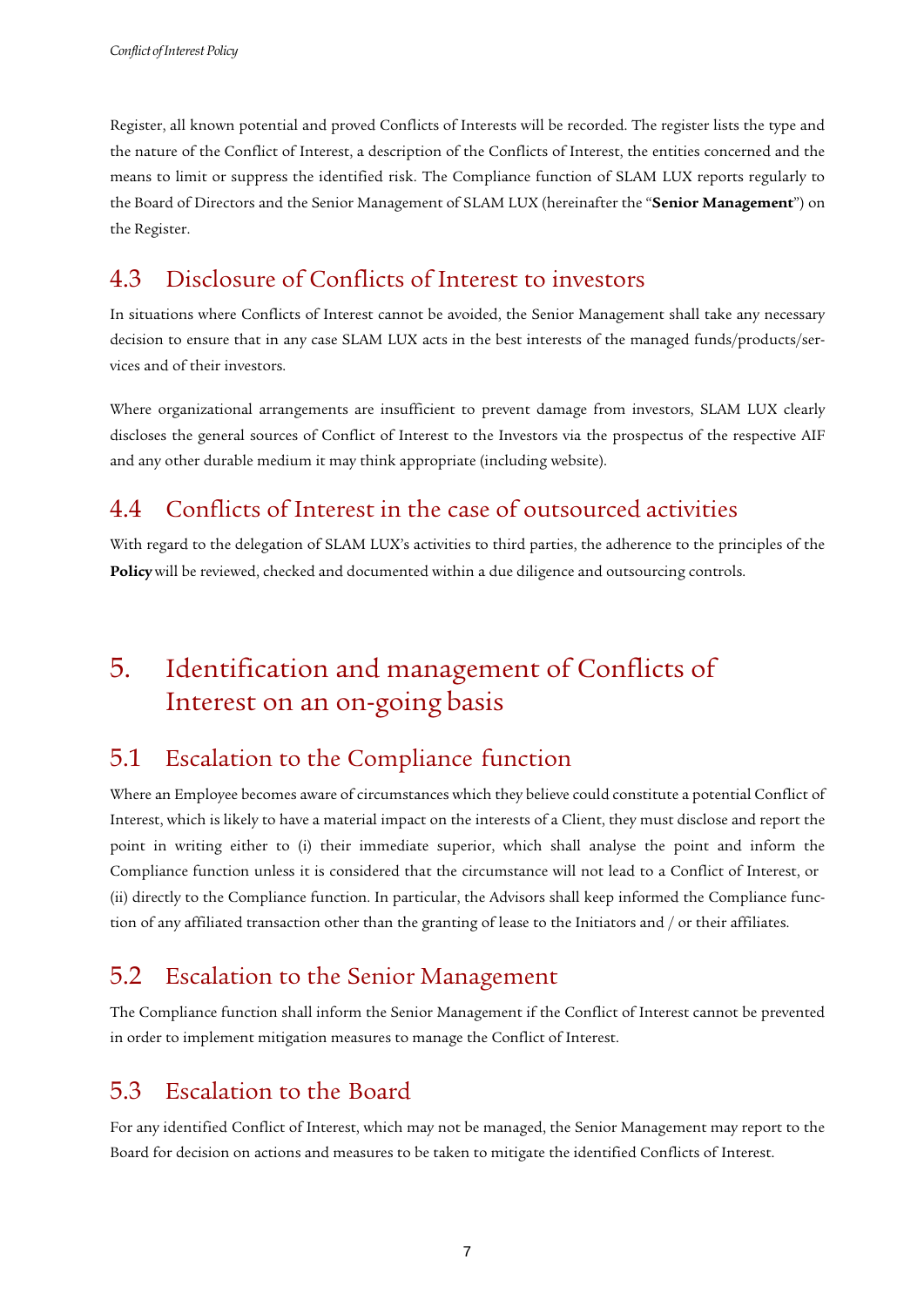# <span id="page-7-0"></span>6. ReviewofthePolicy

The Policy will be reviewed at least once a year by SLAM LUX Compliance function and Senior Management in committee under the supervision of the Board. In fact, the Senior Management conducts a central and independent review of the implementation of the Policy in order to assess if the Policy:

- is operating as intended
- is compliant with national, international regulations principles and standards applicable to the sector within which the AIFM operates.

Where no update if required, the Policy will be applied consistently over time.